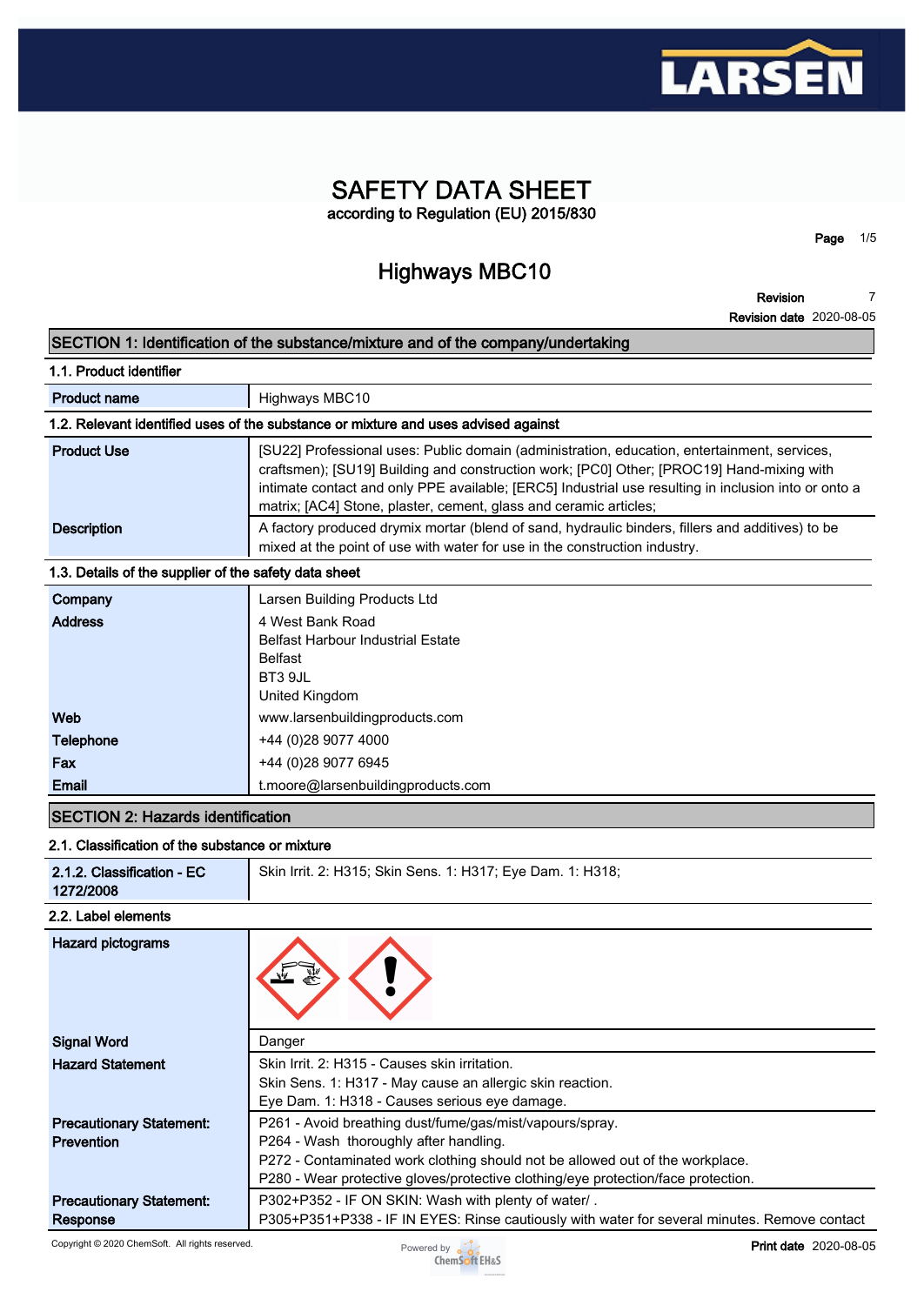# **Highways MBC10**

| 2.2. Label elements                                |                                                                                                                                                                                                                                                                                         |
|----------------------------------------------------|-----------------------------------------------------------------------------------------------------------------------------------------------------------------------------------------------------------------------------------------------------------------------------------------|
|                                                    | lenses, if present and easy to do. Continue rinsing.<br>P310 - Immediately call a POISON CENTER/doctor/.                                                                                                                                                                                |
|                                                    | P321 - Specific treatment (see on this label).                                                                                                                                                                                                                                          |
|                                                    | P332+P313 - If skin irritation occurs: Get medical advice/attention.                                                                                                                                                                                                                    |
|                                                    | P333+P313 - If skin irritation or rash occurs: Get medical advice/attention.                                                                                                                                                                                                            |
| <b>Precautionary Statement:</b><br><b>Disposal</b> | P501 - Dispose of contents/container to                                                                                                                                                                                                                                                 |
| <b>Further information</b>                         |                                                                                                                                                                                                                                                                                         |
|                                                    | This product contains portland cement which contains Chromium VI. Reducing agents have been<br>added to this product to reduce the risk of allergic dermatitis when the product is mixed with water,<br>providing the product has been stored as directed and is within its shelf life. |

# **SECTION 3: Composition/information on ingredients**

#### **3.2. Mixtures**

### **EC 1272/2008**

| <b>Chemical Name</b>   | Index No. | CAS No.    | EC No.    | <b>REACH Registration</b><br><b>Number</b> | Conc.<br>$($ %w/w $)$ | Classification                  |
|------------------------|-----------|------------|-----------|--------------------------------------------|-----------------------|---------------------------------|
| <b>Portland Cement</b> |           | 65997-15-1 | 266-043-4 |                                            |                       | Skin Irrit. 2: H315; Skin Sens. |
|                        |           |            |           |                                            |                       | 1: H317; Eye Dam. 1: H318;      |
| Calcium Sulphate       |           | 7778-18-9  | 231-900-3 |                                            |                       |                                 |
|                        |           |            |           |                                            |                       |                                 |
|                        |           |            |           |                                            |                       |                                 |

# **SECTION 4: First aid measures**

### **4.1. Description of first aid measures**

| Inhalation          | Irritating to respiratory system. Inhalation may cause coughing, tightness of the chest and irritation<br>of the respiratory system. Move the exposed person to fresh air. Seek medical attention. |
|---------------------|----------------------------------------------------------------------------------------------------------------------------------------------------------------------------------------------------|
| Eye contact         | Irritating to eyes. Rinse immediately with plenty of water for 15 minutes holding the eyelids open.<br>Seek medical attention if irritation or symptoms persist.                                   |
| <b>Skin contact</b> | Irritating to skin. Wash off immediately with plenty of soap and water. Remove contaminated<br>clothing. Seek medical attention if irritation or symptoms persist.                                 |
| Ingestion           | Ingestion may cause nausea and vomiting. Seek medical attention if irritation or symptoms persist.<br>DO NOT INDUCE VOMITING.                                                                      |

# **SECTION 5: Firefighting measures**

**5.1. Extinguishing media**

**Carbon oxides.**

### **5.2. Special hazards arising from the substance or mixture**

**Burning produces irritating, toxic and obnoxious fumes.**

### **5.3. Advice for firefighters**

**Self-contained breathing apparatus. Wear protective clothing.**

### **SECTION 6: Accidental release measures**

#### **6.1. Personal precautions, protective equipment and emergency procedures**

**Ensure adequate ventilation of the working area. Wear suitable protective equipment.**

### **6.2. Environmental precautions**

**Do not allow product to enter drains. Prevent further spillage if safe.**

### **6.3. Methods and material for containment and cleaning up**

**Sweep up. Transfer to suitable, labelled containers for disposal. Clean spillage area thoroughly with plenty of water.**

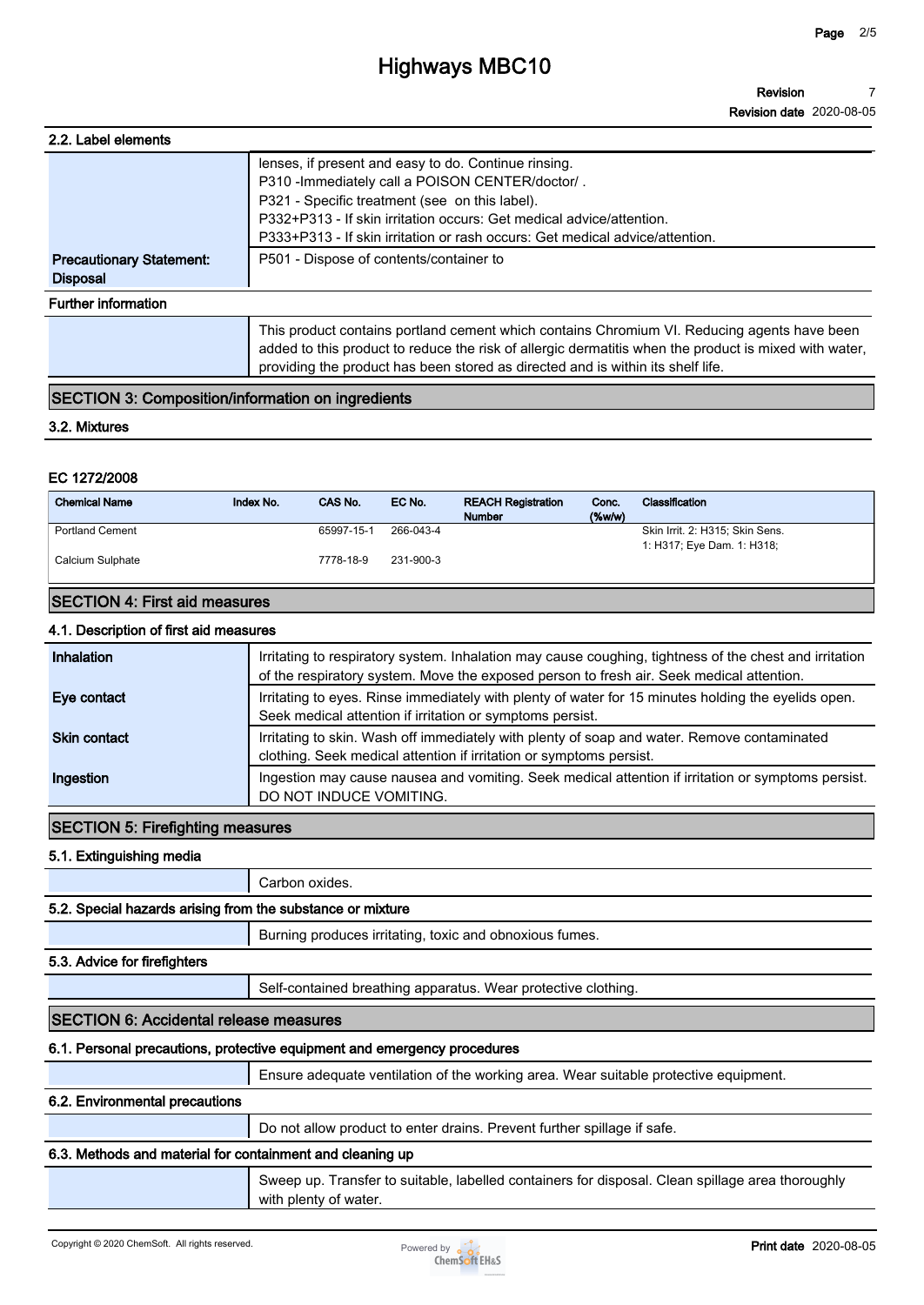# **Highways MBC10**

# **SECTION 7: Handling and storage**

# **7.1. Precautions for safe handling**

|                                                                   | Avoid contact with eyes and skin. Ensure adequate ventilation of the working area. Adopt best<br>Manual Handling considerations when handling, carrying and dispensing. |
|-------------------------------------------------------------------|-------------------------------------------------------------------------------------------------------------------------------------------------------------------------|
| 7.2. Conditions for safe storage, including any incompatibilities |                                                                                                                                                                         |
|                                                                   | Keep in a cool, dry, well ventilated area. Keep containers tightly closed. Store in correctly labelled<br>containers.                                                   |

### **SECTION 8: Exposure controls/personal protection**

### **8.1. Control parameters**

### **8.1.1. Exposure Limit Values**

| <b>Calcium Sulphate</b> | WEL 8-hr limit ppm:           | WEL 8-hr limit mg/m3:          |  |
|-------------------------|-------------------------------|--------------------------------|--|
|                         | WEL 15 min limit ppm:         | WEL 15 min limit mg/m3:        |  |
|                         | WEL 8-hr limit mg/m3 total 10 | WEL 15 min limit mg/m3 total   |  |
|                         | inhalable dust:               | inhalable dust:                |  |
|                         | WEL 8-hr limit mg/m3 total 4  | WEL 15 min limit mg/m3 total   |  |
|                         | respirable dust:              | respirable dust:               |  |
| <b>Portland Cement</b>  | WEL 8-hr limit ppm: -         | WEL 8-hr limit mg/m3: -        |  |
|                         | WEL 15 min limit ppm: -       | WEL 15 min limit mg/m3: -      |  |
|                         | WEL 8-hr limit mg/m3 total 10 | WEL 15 min limit mg/m3 total - |  |
|                         | inhalable dust:               | inhalable dust:                |  |
|                         | WEL 8-hr limit mg/m3 total 4  | WEL 15 min limit mg/m3 total - |  |
|                         | respirable dust:              | respirable dust:               |  |

#### **8.2. Exposure controls**

| 8.2.1. Appropriate engineering<br>controls | Ensure adequate ventilation of the working area.                                               |
|--------------------------------------------|------------------------------------------------------------------------------------------------|
| 8.2.2. Individual protection               | Appropriate dedicated workwear is generally sufficient under normal handling conditions.       |
| measures                                   |                                                                                                |
| Eye / face protection                      | Suitable eye protection.                                                                       |
| Skin protection -                          | Wear suitable gloves.                                                                          |
| Handprotection                             |                                                                                                |
| <b>Skin protection - Other</b>             | After contact with skin, wash immediately with plenty of water.                                |
| <b>Respiratory protection</b>              | Do not breathe dust. In case of insufficient ventilation, wear suitable respiratory equipment. |

# **SECTION 9: Physical and chemical properties**

# **9.1. Information on basic physical and chemical properties**

|                    | Appearance Powder/Granules.                  |
|--------------------|----------------------------------------------|
| <b>Colour</b> Grey |                                              |
|                    | <b>Solubility</b> Slightly miscible in water |
|                    |                                              |

# **SECTION 10: Stability and reactivity**

# **10.1. Reactivity**

|                                          | Avoid contact with: Strong acids. Avoid contact with: Strong bases. |  |
|------------------------------------------|---------------------------------------------------------------------|--|
| 10.2. Chemical stability                 |                                                                     |  |
|                                          | Stable under normal conditions.                                     |  |
| 10.3. Possibility of hazardous reactions |                                                                     |  |
|                                          | Organic materials.                                                  |  |

#### **10.4. Conditions to avoid**

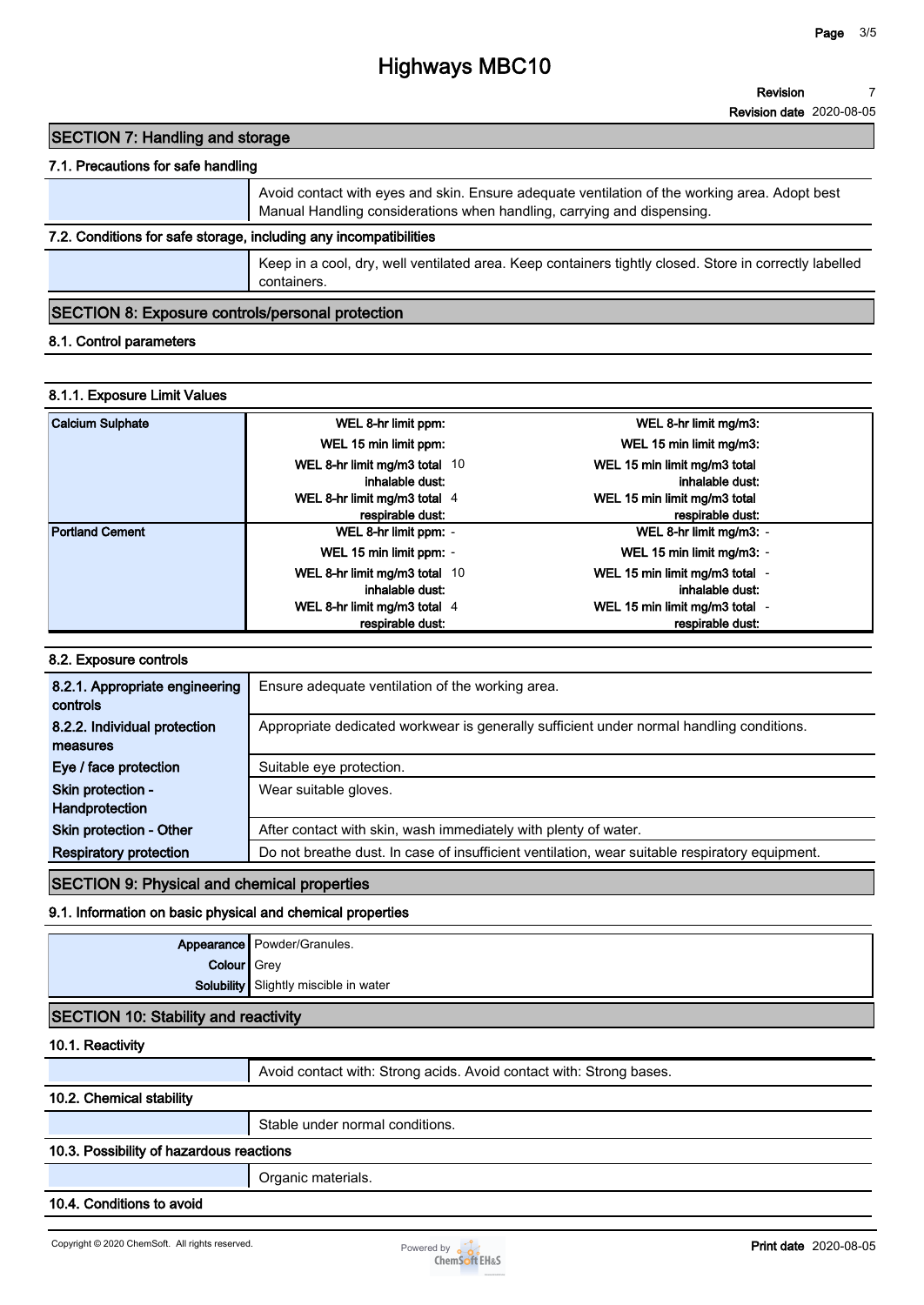# **Highways MBC10**

| 10.4. Conditions to avoid                    |                                                                                                                                                                                                               |
|----------------------------------------------|---------------------------------------------------------------------------------------------------------------------------------------------------------------------------------------------------------------|
|                                              | Heat, sparks and open flames.                                                                                                                                                                                 |
| <b>Further information</b>                   |                                                                                                                                                                                                               |
|                                              | Avoid formation of dust.                                                                                                                                                                                      |
| <b>SECTION 11: Toxicological information</b> |                                                                                                                                                                                                               |
| 11.1. Information on toxicological effects   |                                                                                                                                                                                                               |
| <b>Acute toxicity</b>                        | Irritating to eyes, respiratory system and skin. Contact between cement powder and body fluids<br>(e.g. sweat and eye fluid) may also cause skin and respiratory irritation, dermatitis or burns.             |
| Serious eye damage/irritation                | Acute effect.                                                                                                                                                                                                 |
| Respiratory or skin<br>sensitisation         | May cause sensitisation by skin contact. Contains portland Cement (contains Chromium VI). May<br>produce an allergic reaction.                                                                                |
| 11.1.4. Toxicological Information            |                                                                                                                                                                                                               |
|                                              | No data available                                                                                                                                                                                             |
| <b>SECTION 12: Ecological information</b>    |                                                                                                                                                                                                               |
| 12.1. Toxicity                               |                                                                                                                                                                                                               |
|                                              | No data available                                                                                                                                                                                             |
| <b>Further information</b>                   |                                                                                                                                                                                                               |
|                                              | No known adverse environmental effects. Do not allow product to enter drains. Do not flush into<br>surface water.                                                                                             |
| <b>SECTION 13: Disposal considerations</b>   |                                                                                                                                                                                                               |
| <b>General information</b>                   |                                                                                                                                                                                                               |
|                                              | Dispose of in compliance with all local and national regulations. Eurpoean Waste Catalogue:. 10<br>13 11 wastes from cement-based composite materials other than those mentioned in 10 13 09 and<br>10 13 10. |
| <b>Disposal methods</b>                      |                                                                                                                                                                                                               |
|                                              | Do not empty into drains; dispose of this material and its container in a safe way.                                                                                                                           |
| <b>SECTION 14: Transport information</b>     |                                                                                                                                                                                                               |
| 14.1. UN number                              |                                                                                                                                                                                                               |
|                                              | The product is not classified as dangerous for carriage.                                                                                                                                                      |
| 14.2. UN proper shipping name                |                                                                                                                                                                                                               |
|                                              | The product is not classified as dangerous for carriage.                                                                                                                                                      |
| 14.3. Transport hazard class(es)             |                                                                                                                                                                                                               |
|                                              | The product is not classified as dangerous for carriage.                                                                                                                                                      |
| 14.4. Packing group                          |                                                                                                                                                                                                               |
|                                              | The product is not classified as dangerous for carriage.                                                                                                                                                      |
| 14.5. Environmental hazards                  |                                                                                                                                                                                                               |
|                                              | The product is not classified as dangerous for carriage.                                                                                                                                                      |
| 14.6. Special precautions for user           |                                                                                                                                                                                                               |
|                                              | The product is not classified as dangerous for carriage.                                                                                                                                                      |
|                                              | 14.7. Transport in bulk according to Annex II of MARPOL 73/78 and the IBC Code                                                                                                                                |
|                                              | The product is not classified as dangerous for carriage.                                                                                                                                                      |
| <b>Further information</b>                   |                                                                                                                                                                                                               |